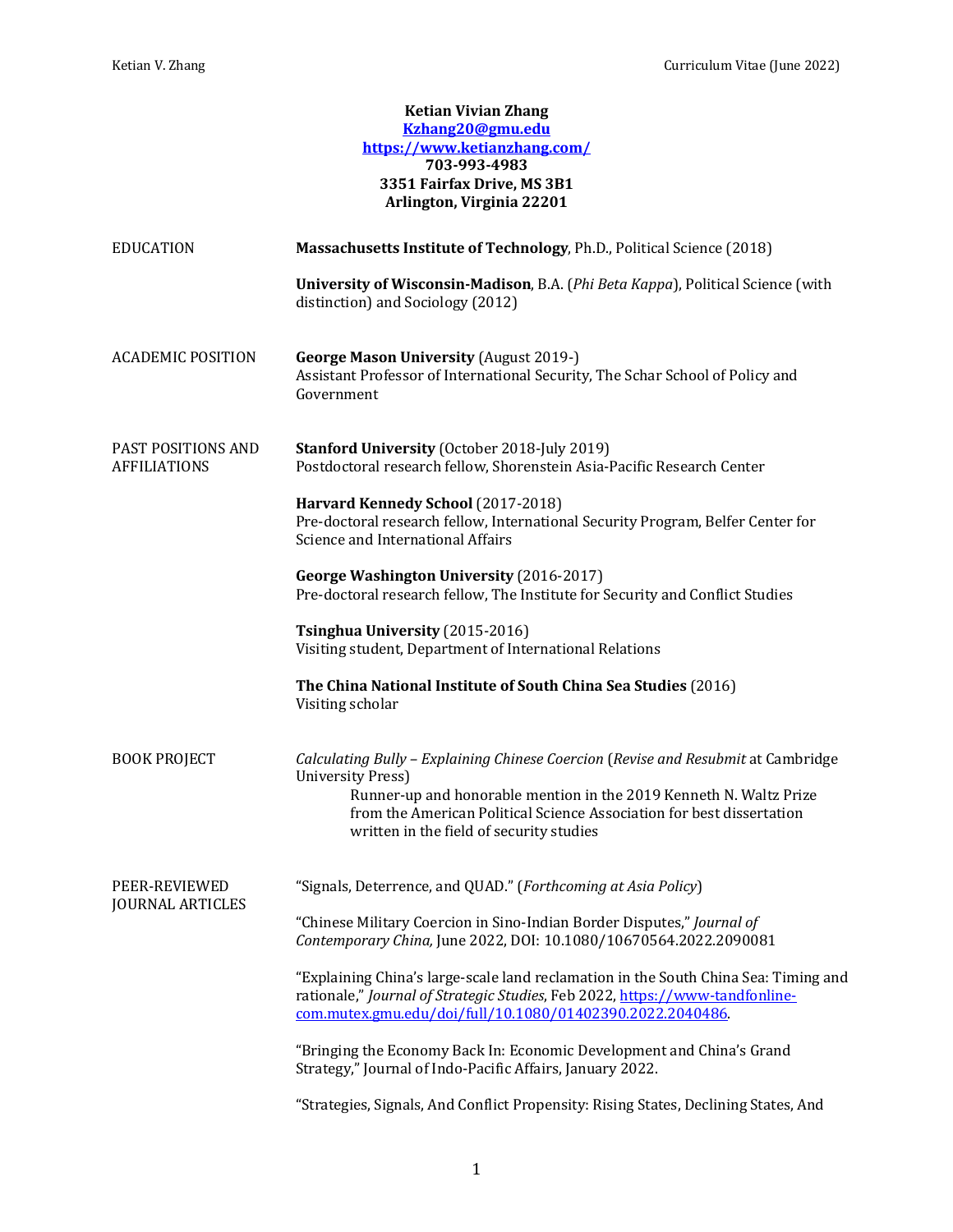|                      | Contemporary U.S.-China Relations," Journal of East Asian Studies, Vol. 20, Issue 2<br>(August 2020), pp. 161-172. doi:10.1017/jea.2020.20                                                                                                                                                                    |
|----------------------|---------------------------------------------------------------------------------------------------------------------------------------------------------------------------------------------------------------------------------------------------------------------------------------------------------------|
|                      | "Cautious Bully: Reputation, Resolve, and Beijing's Use of Coercion in the South<br>China Sea," International Security, Vol. 44, No. 1 (Summer 2019), pp. 117-159.<br>Winner of the 2019 International Studies Association Patricia Weitsman<br>Award for the best graduate student paper in security studies |
|                      | Reviewed by Audrye Wong at H-Diplo/ISSF:<br>https://issforum.org/articlereviews/134-cautious                                                                                                                                                                                                                  |
|                      | Review and Correspondence:<br>Tongfi Kim, Andrew Taffer and Ketian Zhang, "Correspondence: Is China a<br>Cautious Bully?," International Security, Vol 45, Issue 2 (Fall 2020)                                                                                                                                |
| <b>BOOK CHAPTERS</b> | In-progress book chapter on Nationalism                                                                                                                                                                                                                                                                       |
|                      | Book chapter on China's grand strategy in East Asia Grand Strategy (Under review<br>at Georgetown University Press)                                                                                                                                                                                           |
|                      | "Beijing's Nonmilitary Coercion - Tactics and Rationale," in Tarun Chhabra, Rush<br>Doshi, Ryan Hass, and Emilie Kimball eds., Global China: Assessing China's Growing<br>Role in the World (Washington D.C.: Brookings Institution Press, 2021)                                                              |
| POLICY PUBLICATIONS  | In-progress policy report on "Conflict Scenarios between the United States and<br>China at Sea" for the Korea Institute for Maritime Strategy.                                                                                                                                                                |
|                      | "The Third Taiwan Strait Crisis, 1995-1996" in "Deterrence in Southern Asia,"<br>Nuclear Learning initiative, Stimson Center, www.stratlearning.org, launched on<br>September 15, 2020.                                                                                                                       |
|                      | "Chinese Coercion in the South China Sea: Resolve and Costs," Policy Brief<br>(International Security), Harvard Kennedy School's Belfer Center for Science and<br>International Affairs, January 2020.                                                                                                        |
|                      | "Cautious Bully: Reputation, Resolve, and Beijing's Use of Coercion in the South<br>China Sea," Ambassador's Brief, August 18, 2019.                                                                                                                                                                          |
|                      | "A View from the United States," National Commentaries, <i>The Asan Forum</i> , Vol.7,<br>No.3 (May-June 2019).                                                                                                                                                                                               |
|                      | "China is pushing back against Taiwan for these three reasons," Washington<br>Post/Monkey Cage, April 8, 2019.                                                                                                                                                                                                |
|                      | "Chinese non-military coercion—Tactics and rationale," Brookings Institution,<br>January 22, 2019.                                                                                                                                                                                                            |
|                      | "Patriots' with Different Characteristics: Deconstructing the Chinese Anti-Japan<br>Protests in 2012," Précis, MIT Center for International Relations, 2015 (Spring).                                                                                                                                         |
| WORKS-IN-PROGRESS    | "Just Do it: Characteristics and Effectiveness of Chinese Economic Sanctions."<br>(Under Review)                                                                                                                                                                                                              |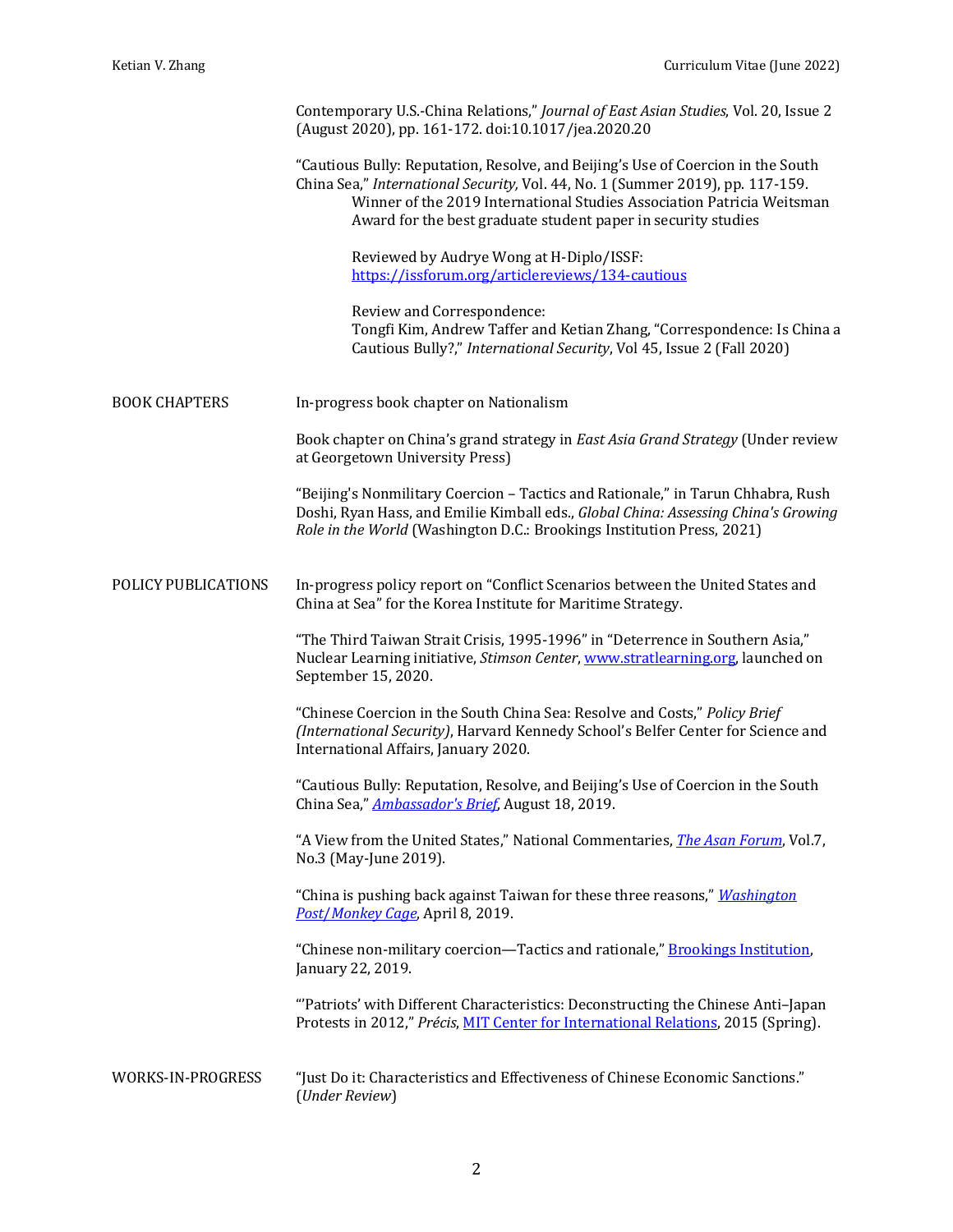"Third Party Intervention and Alliance Choices in Civil Wars - The Chinese Civil War As a Case."

"A campaign analysis of PRC submarine blockade against Taiwanese shipping."

MEDIA Coverage/ INTERVIEWS

*WSJ, Washington Post, CBS, Financial Times, BBC, BBC Vietnam, Economist, PRI, Politico, RFA, The Hill, The Wire China, USA Today, The Express, Defense One, BloombergQuint-India, The Hindu, The Hindustan Times, India Today, The Philippine Star, El Pais, The Storm Media*

"Cautious Bully," Podcast with Pekingology at CSIS, May 20, 2021, https://podcasts.apple.com/us/podcast/pekingology/id1525445350

"China's Maritime Coercion," Podcast with the China Centre at the University of Oxford, May 12, 2021, https://www.youtube.com/watch?v=Bu7v9manzeQ

John Reed and Christian Shepherd, "Manila confronts Beijing's 'utter disregard' for law in South China Sea," *Financial Times*, April 8, 2021, https://www.ft.com/content/1ec532e8-2ed0-44ea-82ce-942b74b9b8d3

Sea Control 237 – Sansha City in China's South China Sea Strategy with Zachary Haver & Dr. Ketian Zhang, Center for International Maritime Security's Sea Control podcast, April 4, 2021, https://sea-control.simplecast.com/episodes/sea-control-237-sansha-city-in-chinas-south-china-sea-strategy-with-zachary-haver-dr-ketianzhang-ccu\_onlR

Jude Blanchette, "Beijing's visions of American decline," POLITICO China Watcher at *Politico*, March 11, 2021, https://www.politico.com/newsletters/politico-chinawatcher/2021/03/11/beijings-visions-of-american-decline-492064

"Alumni Profile: Ketian Zhang," MIT Security Studies Program, March 9, 2021, https://ssp.mit.edu/news/2021/alumni-profile-ketian-zhang

Interview with the Young China Watchers, "Voices on China," January 30, 2021, https://www.youngchinawatchers.com/interview-ketian-vivian-zhang/

Interview with *The Express*, "Taiwan showdown: China WILL invade if major red line is crossed - world on brink," September 26, 2020, https://www.express.co.uk/news/world/1340139/taiwan-news-china-newsinvasion-red-line-usa-military-drills-pla-rocket-force

Interview with *BloombergQuint-India*, "Why China Bullies? Expert Decodes Xi Jinping's Aggressive Moves," June 25, 2020, https://www.thequint.com/news/world/why-is-china-a-cautious-bully-expertdecodes-chinas-lac-aggression

Interview with David Rennie at the *Economist*, later reported here at Chaguan (David Rennie), "Why China bullies," The Economist, June 18, 2020, https://www.economist.com/china/2020/06/18/why-china-bullies

Interview with *Radio Free Asia*, May 14, 2020, https://www.rfa.org/english/video?v=1\_rmaddymm#.Xr8EGhwJEik.twitter

Podcast: "Chinese Coercion in the South China Sea," with Admiral Scott Swift and retired diplomat Susan Thornton, *Belfer Center* at Harvard Kennedy School,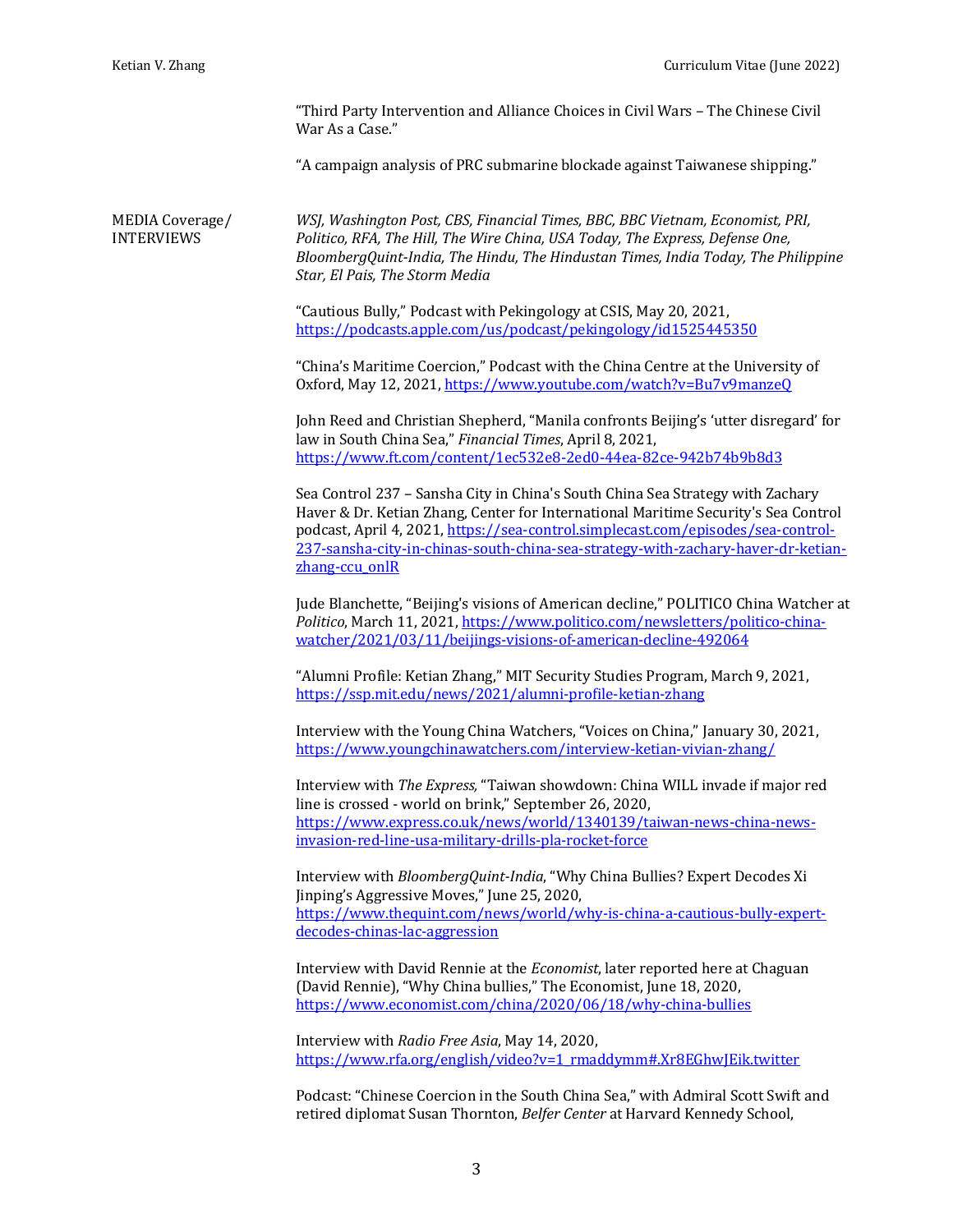|                                                    | November 14, 2019, https://www.belfercenter.org/offthepage                                                                                                                                                                      |
|----------------------------------------------------|---------------------------------------------------------------------------------------------------------------------------------------------------------------------------------------------------------------------------------|
|                                                    | Interview with BBC Newshour, November 3, 2019,<br>https://www.bbc.co.uk/sounds/play/w172wq50hpbyj8w                                                                                                                             |
|                                                    | Interview with Critical State, Public Radio International's weekly Global Security<br>newsletter, October 28, 2019,                                                                                                             |
|                                                    | https://prx.cmail19.com/t/ViewEmail/i/5033BEE881AFE1822540EF23F30FEDE<br>D/E37655C451D32BD3948D468F162BC46E                                                                                                                     |
|                                                    | "Interview with Ketian Zhang - Shorenstein Postdoctoral Fellow in Contemporary<br>Asia, 2018-2019," Shorenstein Asia-Pacific Research Center, Stanford University,<br>April 8, 2019.                                            |
|                                                    | "Full steam ahead: naval competition with China," Podcast, War On The Rocks,<br>December 21, 2018.                                                                                                                              |
| <b>ACADEMIC BOOK AND</b><br><b>ARTICLE REVIEWS</b> | H-Diplo Roundtable XXIII-10 on Lüthi. Cold Wars: Asia, The Middle East, Europe<br>Positive? Negative? Complicated? November 8, 2021, https://networks.h-<br>net.org/node/28443/discussions/8889443/h-diplo-roundtable-xxiii-10- |
|                                                    | 1%C3%BCthi-cold-wars-asia-middle-east                                                                                                                                                                                           |
|                                                    | How China Sees the World: Han-Centrism and the Balance of Power in International<br>Politics by John M. Friend and Bradley A. Thayer, Political Science Quarterly, Vol.<br>135, Issue 1 (Spring 2020), pp. 149-150.             |
|                                                    | H-Diplo/ISSF Roundtable 11-19 on Rebranding China: Contested Status Signaling in<br>the Changing Global Order, July 10, 2020, https://issforum.org/roundtables/11-19-<br>p <u>u</u>                                             |
|                                                    | "Europe and China's sea disputes: between normative politics, power balancing and<br>acquiescence" by Andrew Cottey, H-Diplo/ISSF,<br>https://issforum.org/articlereviews/135-europe.                                           |
| GRANTS, FELLOWSHIPS,<br><b>AND AWARDS</b>          | Ralph E. Powe Junior Faculty Enhancement Awards (2020-2021)                                                                                                                                                                     |
|                                                    | Japanese Studies Fellowship, The Japan Foundation (2020-2021)                                                                                                                                                                   |
|                                                    | Runner-up and honorable mention in the 2019 Kenneth N. Waltz Prize from the<br>American Political Science Association for best dissertation written in the field of<br>security studies                                         |
|                                                    | 2019 International Studies Association Patricia Weitsman Award for the best<br>graduate student paper in security studies                                                                                                       |
|                                                    | Postdoctoral Fellowship, the Shorenstein Asia-Pacific Research Center, Stanford<br>University (2018-2019)                                                                                                                       |
|                                                    | Chauncey Postdoctoral Fellowship, the Brady-Johnson Program in Grand Strategy<br>and International Security Studies, Yale University (declined)                                                                                 |
|                                                    | Postdoctoral Fellowship, the Notre Dame International Security Center, Norte Dame<br>University (declined)                                                                                                                      |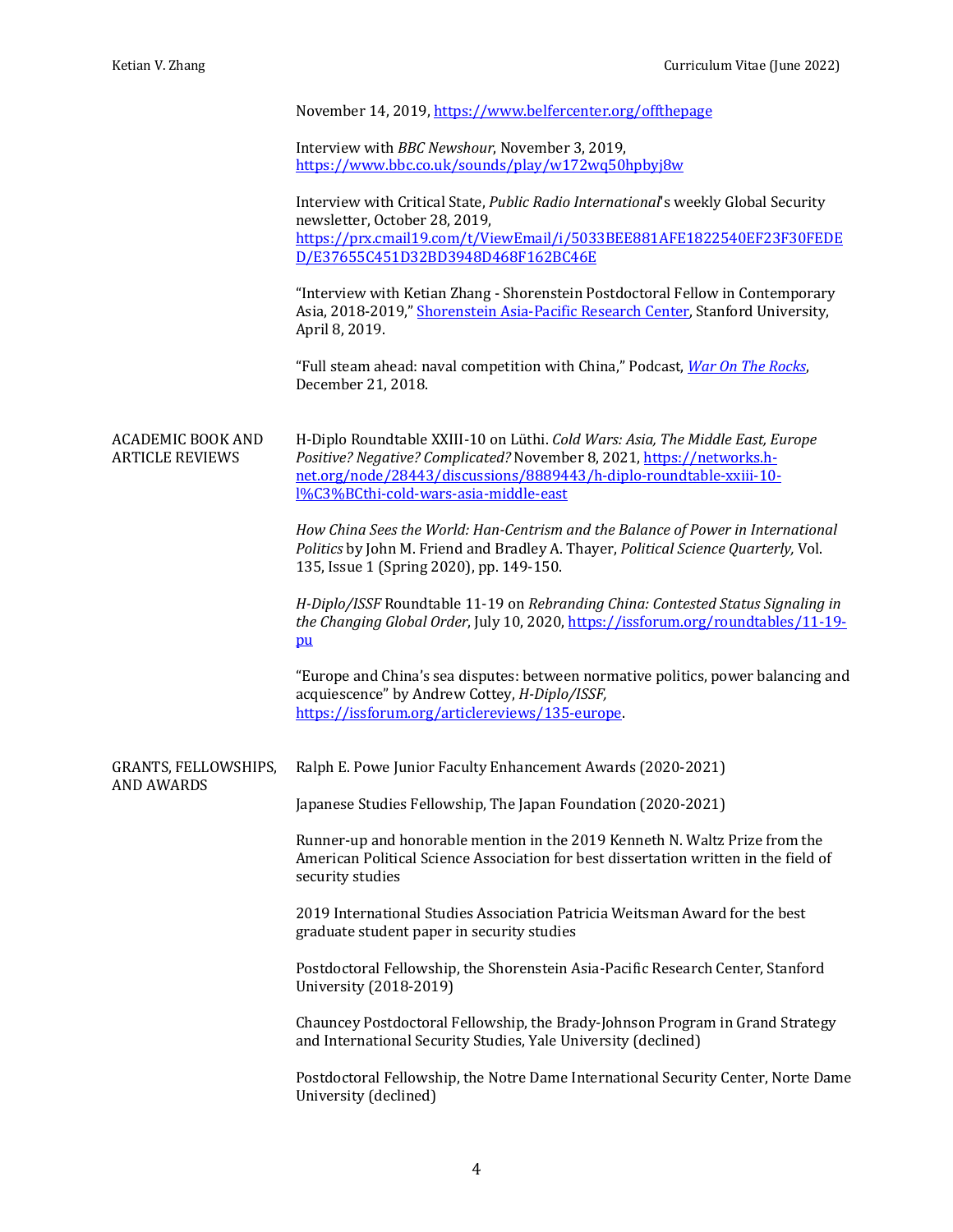The Chiang Ching-kuo Foundation Dissertation Fellowship (2017-2018)

Pre-doctoral Research Fellowship, Belfer Center for Science and International Affairs, Harvard Kennedy School (2017-2018)

Pre-doctoral Research Fellowship, the Institute for Security and Conflict Studies (ISCS), George Washington University (2016-2017) Smith Richardson Foundation World Politics and Statecraft Fellowship (2016)

INVITED TALKS TedxGeorge Mason, May 3, 2022

University of Washington International Security Colloquium (UWISC) series, March 4, 2022

Harvard University, Harvard Institute for Learning in Retirement, April 16, 2021

The University of Pennsylvania, Center for the Study of Contemporary China, February 18, 2021

University of Oxford, China Centre, International Relations of China Seminar Series, December 4, 2020

US-China Symposium, Mercatus Center at George Mason University, October 27, 2020

"China Leverage: Carrots and Sticks," The Canada-China Roundtable Series hosted by the Department of Finance Canada, October 22, 2020

Foreign Correspondents' Club China, June 25, 2020

Centre for Asia and Globalization, Lee Kuan Yew School of Public Policy, National University of Singapore, August 2020

The Albritton Center for Grand Strategy, Bush School of Government and Public Service, Texas A&M University, April 22, 2020

Center for Security Policy Studies, George Mason University, February 21, 2020

Center for Security Policy Studies, George Mason University, September 27, 2019

Walter H. Shorenstein Asia-Pacific Research Center, Stanford University, April 16, 2019

U.S. Naval War College, December 12, 2018

George Mason University, November 30, 2018

The College of New Jersey, November 6, 2018

Belfer Center for Science and International Affairs, Harvard Kennedy School, March 8, 2018

Department of Political Science, Brown University, November 1, 2017

LBJ School of Public Affairs, University of Texas at Austin, October 25, 2017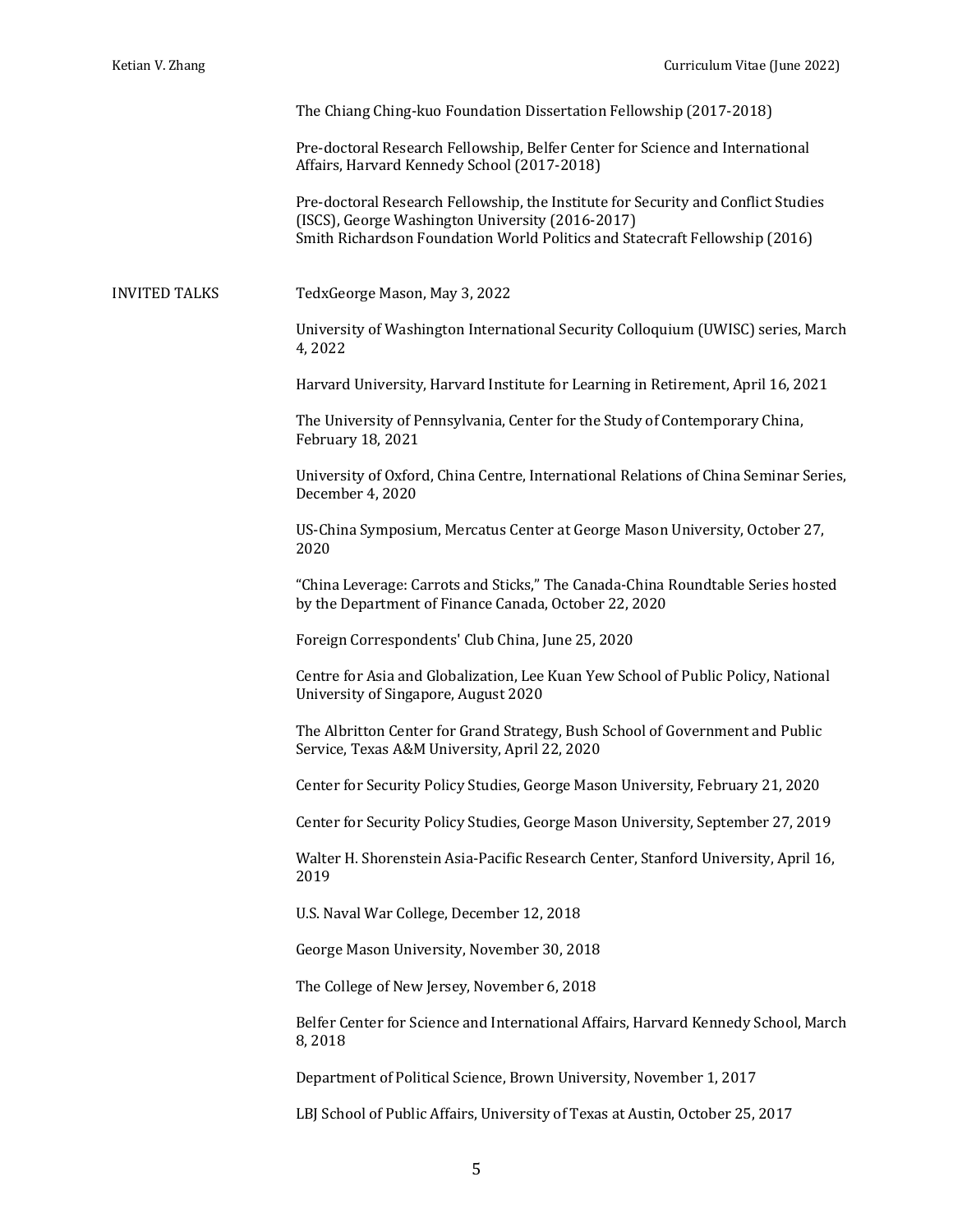|                                                                                                                | The Ash Center at the Harvard Kennedy School, September 26, 2016                                                                                                                                                                                                                                                      |
|----------------------------------------------------------------------------------------------------------------|-----------------------------------------------------------------------------------------------------------------------------------------------------------------------------------------------------------------------------------------------------------------------------------------------------------------------|
| <b>CONFERENCES AND</b><br><b>PRESENTATIONS</b>                                                                 | American Political Science Association: 2021 (P), 2019 (D), 2018 (P, 0), 2016 (P),<br>2015(P, D)                                                                                                                                                                                                                      |
| Annual Meetings (P =<br>paper author &<br>presenter, $0 =$ panel<br>organizer, D =<br>$discussant, C = Chair)$ | International Studies Association: 2022 (P), 2021 (P, O, D, C), 2020 (P, O, D, C), 2019<br>$(P, 0, D)$ , 2018 $(P)$ , 2016 $(P, 0)$                                                                                                                                                                                   |
|                                                                                                                | Peace Science Society (International) Annual Conference: 2019 (P)                                                                                                                                                                                                                                                     |
|                                                                                                                | Midwest Political Science Association: 2015 (P)                                                                                                                                                                                                                                                                       |
|                                                                                                                | International Security Studies Section of ISA & the International Security and Arms<br>Control Section of APSA (ISSS-ISAC): 2014 (P)                                                                                                                                                                                  |
| OTHER CONFERENCES/<br><b>WORKSHOPS</b><br>(INVITED<br>PARTICIPANT)                                             | "The Future of US - China Relations," MIT Starr Forum, February 24, 2022                                                                                                                                                                                                                                              |
|                                                                                                                | "Minilateral deterrence in the Indo-Pacific virtual workshop," Australian National<br>University and Stanford University, February 10, 2022                                                                                                                                                                           |
|                                                                                                                | "U.S. & China: At the Brink?", Hayden Center at George Mason University, November<br>23, 2021                                                                                                                                                                                                                         |
|                                                                                                                | Center for Security and Policy Studies at George Mason University, November 4,<br>2021                                                                                                                                                                                                                                |
|                                                                                                                | "IR Theory and China-India Relations" Conference, jointly sponsored by The Center<br>for China-US Cooperation, Korbel School of International Studies<br>University of Denver & The Centre on Asia and Globalisation, Lee Kuan Yew School<br>of Public Policy, National University of Singapore, November 19-21, 2021 |
|                                                                                                                | "Rising Powers: History and Strategy" Conference, Virginia Military Institute,<br>November 15, 2021                                                                                                                                                                                                                   |
|                                                                                                                | "IR Theory and China-India Relations" Conference, Lee Kuan Yew School of Public<br>Policy, National University of Singapore, June 21, 2021                                                                                                                                                                            |
|                                                                                                                | Workshop on the Future of Alliances in Asia, School of Diplomacy and International<br>Relations, Seton Hall University, October 30, 2020                                                                                                                                                                              |
|                                                                                                                | Junior Scholar Virtual IR Workshop, May 1, 2020                                                                                                                                                                                                                                                                       |
|                                                                                                                | International Relations and East Asia Online Colloquium, October 28, 2019                                                                                                                                                                                                                                             |
|                                                                                                                | WRIPS, Schar School, George Mason University, October 2, 2019                                                                                                                                                                                                                                                         |
|                                                                                                                | Social Science Reading Group, CISAC, Stanford University, May 23, 2019                                                                                                                                                                                                                                                |
|                                                                                                                | China Social Science Workshop, Stanford University, February 20, 2019<br>Yale Brady-Johnson International Security Studies Research Workshop, Yale<br>University, September 21-22, 2018                                                                                                                               |
|                                                                                                                | Bridging the Gap New Era Foreign Policy Workshop, American University, March<br>2018                                                                                                                                                                                                                                  |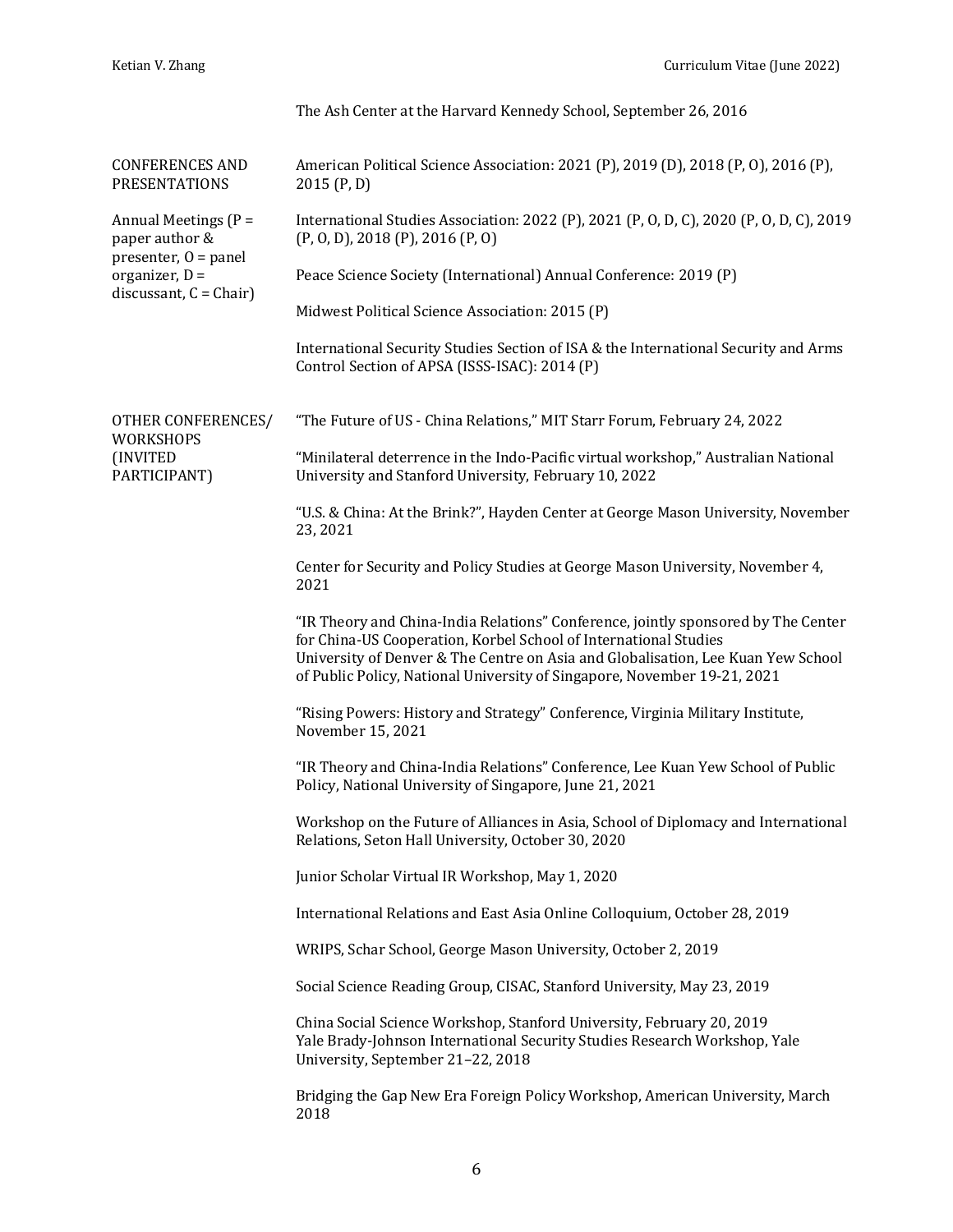|                                    | Boston International Security Graduate Conference, February 23, 2018                                                                                                                                                                                                                                                                                                                           |
|------------------------------------|------------------------------------------------------------------------------------------------------------------------------------------------------------------------------------------------------------------------------------------------------------------------------------------------------------------------------------------------------------------------------------------------|
|                                    | Harvard International Security Conference, October 14, 2017                                                                                                                                                                                                                                                                                                                                    |
|                                    | Harvard-MIT-BU Chinese Politics Workshop (CCPRW), October 4, 2017                                                                                                                                                                                                                                                                                                                              |
|                                    | Conflict, Security and Public Policy Working Group at Harvard's Belfer Center,<br>September 22, 2017                                                                                                                                                                                                                                                                                           |
|                                    | Emerging Scholars in Grand Strategy Conference, Notre Dame<br>University International Security Center, May 26, 2017                                                                                                                                                                                                                                                                           |
|                                    | Research in Progress Workshop at the Institute for Security and Conflict Studies,<br>the George Washington University, February 6, 2017                                                                                                                                                                                                                                                        |
|                                    | China and International Relations Graduate Research Workshop, Center for the<br>Study of Contemporary China at the University of Pennsylvania, November 5, 2016                                                                                                                                                                                                                                |
|                                    | East Asian Politics Workshop at the Department of Political Science, the George<br>Washington University, September 21, 2016                                                                                                                                                                                                                                                                   |
|                                    | The National Institute for South China Sea Studies of China, April 7, 2016<br>China Institute of Boundary and Ocean Studies of Wuhan University, April 20, 2016                                                                                                                                                                                                                                |
|                                    | The Department of International Relations at Tsinghua University of China,<br>September 24, 2015                                                                                                                                                                                                                                                                                               |
| TEACHING, SERVICE,<br>AND ADVISING | Professor, George Mason University, Grand Strategy (Fall 2019, Spring 2020, Fall<br>2020, Spring 2021, Fall 2021, Spring 2022); Chinese Foreign Policy (Spring 2020,<br>Fall 2021, Spring 2022)                                                                                                                                                                                                |
|                                    | Ph.D. dissertation committee member:<br>Defended: Hyun Jung (Henry) Kim, Ph.D. candidate in the biodefense<br>program<br>In progress: Brian Davis; Matt Fay<br>$\bullet$                                                                                                                                                                                                                       |
|                                    | Faculty mentor for undergraduate honors program, URAP, and OSCAR:<br>Finished: Jenna Pan, Yulin Wu, Noah Schwartz, Abdallah Ali, Pearl Matibe,<br>Kevin Ligthtner, Tenzin Tsering, Yara Hussein<br>In-progress: Anthony Guzman                                                                                                                                                                 |
|                                    | Schar School Ph.D. students IR comprehensive exam committee member: Spring<br>2022, Summer 2022                                                                                                                                                                                                                                                                                                |
|                                    | The MIT Kaufman Teaching Certificate (awarded June 2015)                                                                                                                                                                                                                                                                                                                                       |
| SERVICE TO THE FIELD               | Reviewer, International Security (outstanding reviewer for 2017-2018),<br>International Studies Quarterly, Journal of Conflict Resolution, International Affairs,<br>Security Studies, Asian Survey, Asian Security, Journal of Chinese Political Science,<br>Issues & Studies, The Singapore Economic Review, Journal of Asian and African<br>Studies, Contexto Internacional, Pacific Review |
|                                    |                                                                                                                                                                                                                                                                                                                                                                                                |

Coordinator, Harvard-MIT-BU Chinese Politics Workshop, 2013-2015